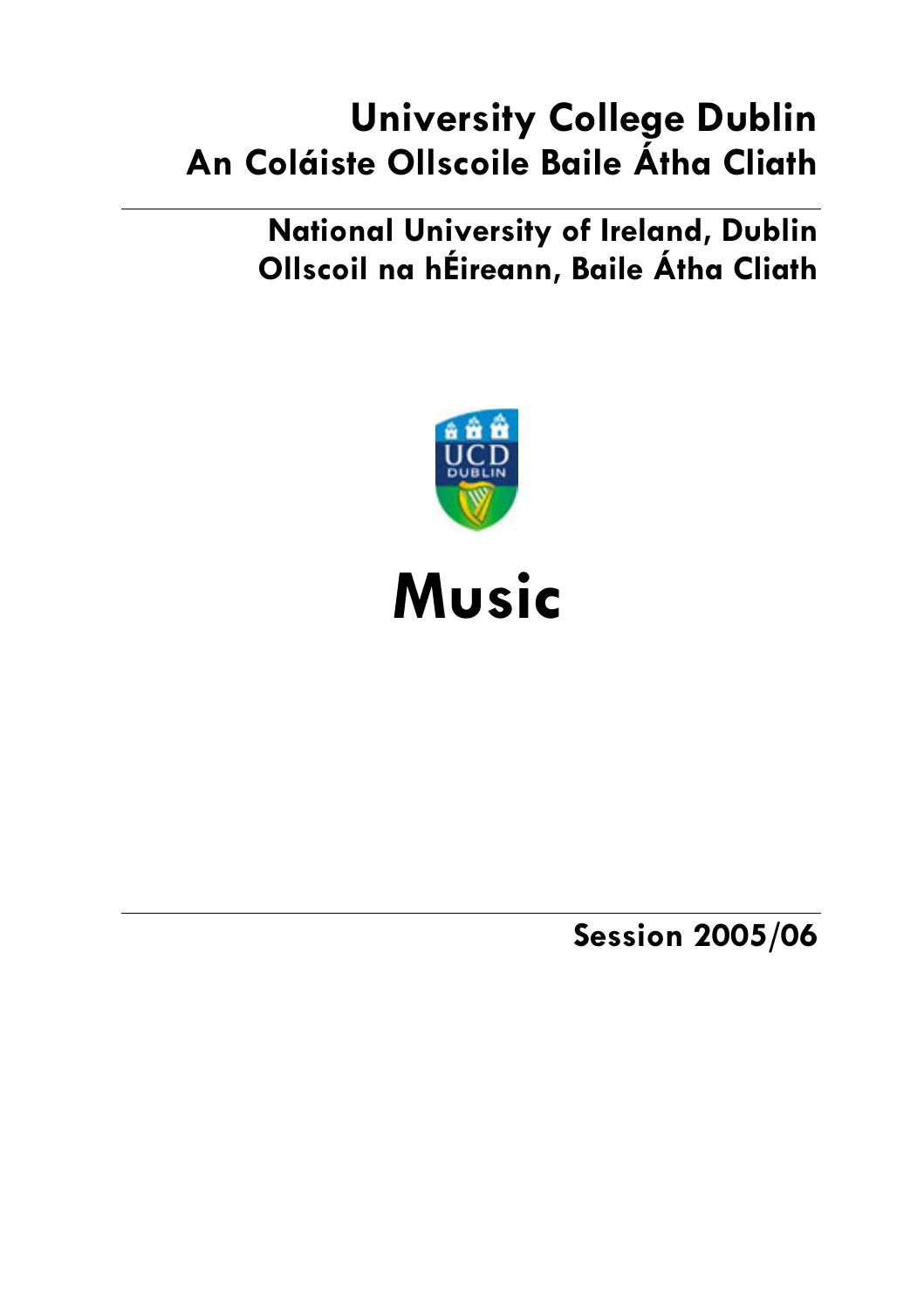## **From September 2005 all first year courses are modularised. Further information is available at www.ucd.ie/horizons**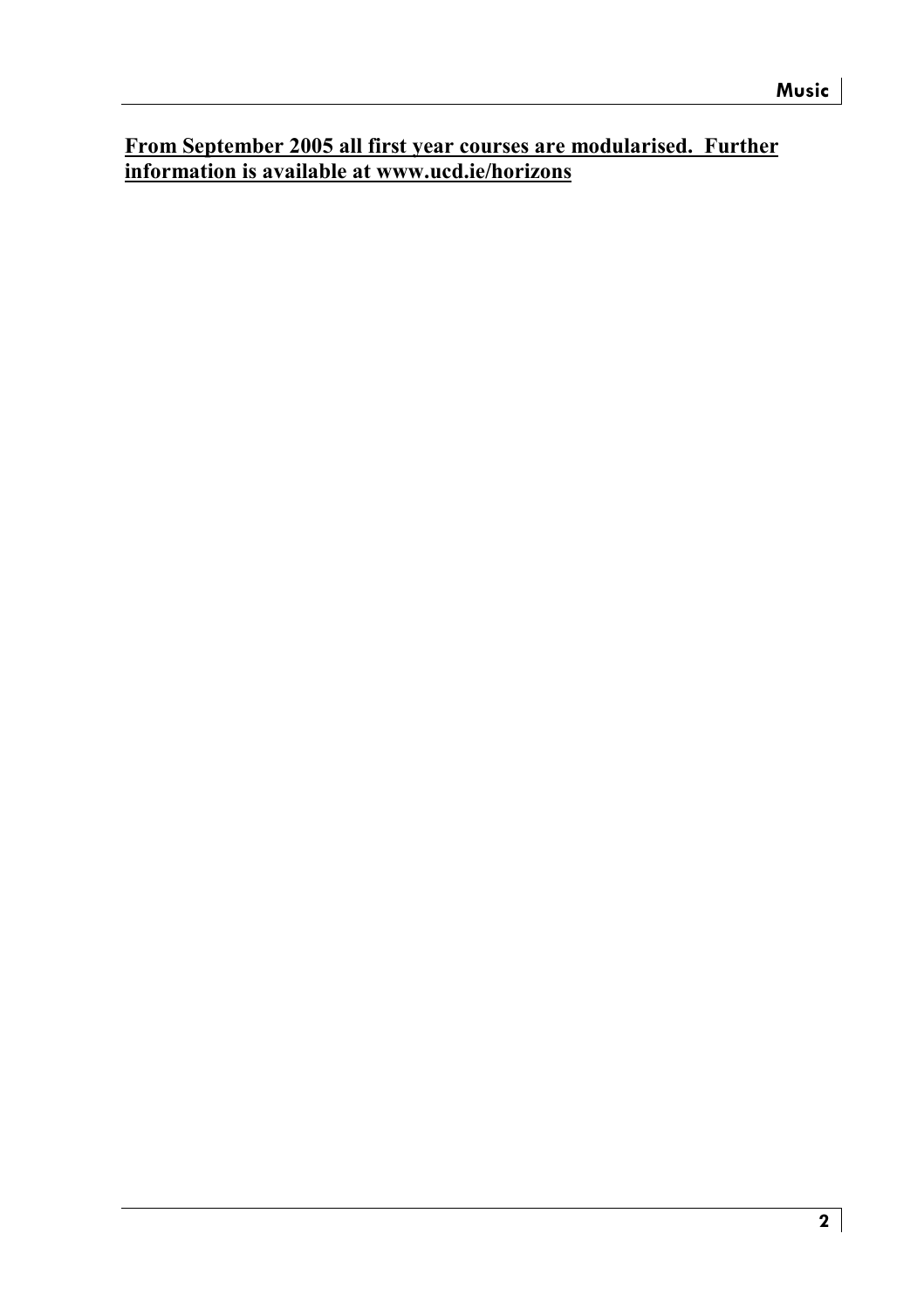# **Contents**

| Regulations for Final University Examination for the Degree of BMus7    |  |
|-------------------------------------------------------------------------|--|
|                                                                         |  |
|                                                                         |  |
|                                                                         |  |
|                                                                         |  |
|                                                                         |  |
| Degree of Master of Literature (MLitt) Degree of Master of Arts (MA) 13 |  |
|                                                                         |  |
|                                                                         |  |

*PhD Degree is offered in Musicology and Ethnomusicology. For details consult the School of Music or the School's website.*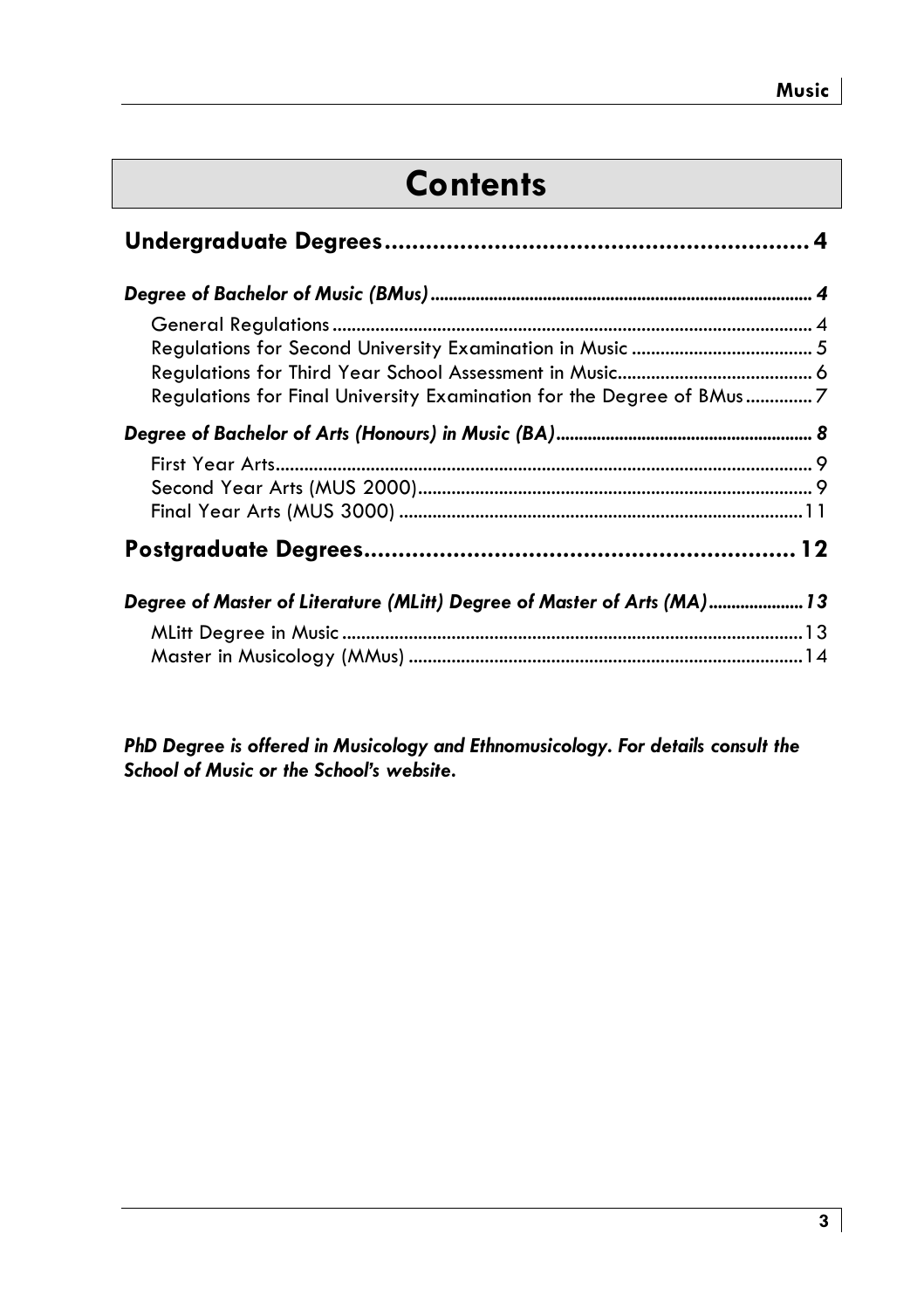## **Undergraduate Degrees**

## **Degree of Bachelor of Music (BMus)**

## **General Regulations**

- 1. The Degree of Bachelor of Music may be conferred either as a Pass Degree or as a Degree with Honours.
- 2. Approved courses of study must be attended for at least twelve terms after matriculation.
- 3. Candidates for the Degree of Bachelor of Music must pass four University Examinations, after matriculation, as follows:
	- (a) A Second University Examination in Music (taken at the end of the Second Year).
	- (b) A School Assessment in Music (taken at the end of the Third Year).
	- (c) A Final University Examination for the Degree of BMus (taken at the end of the Fourth Year).
- 4. Honours may be awarded at each examination.
- *N.B. From 2005 the current four-year BMus Degree programme will be offered as a three-year Degree programme.*

 *For students entering from September 2006 Stage 1 Music will be available as an Arts subject only. Students who attain a 2H1 in Music at the end of Stage 1 will be eligible to register for Stage 2 of the BMus programme and to proceed to the BMus Degree. BA Degree students will remain eligible to complete the BMus Degree in the year following the completion of their BA Degree examinations.*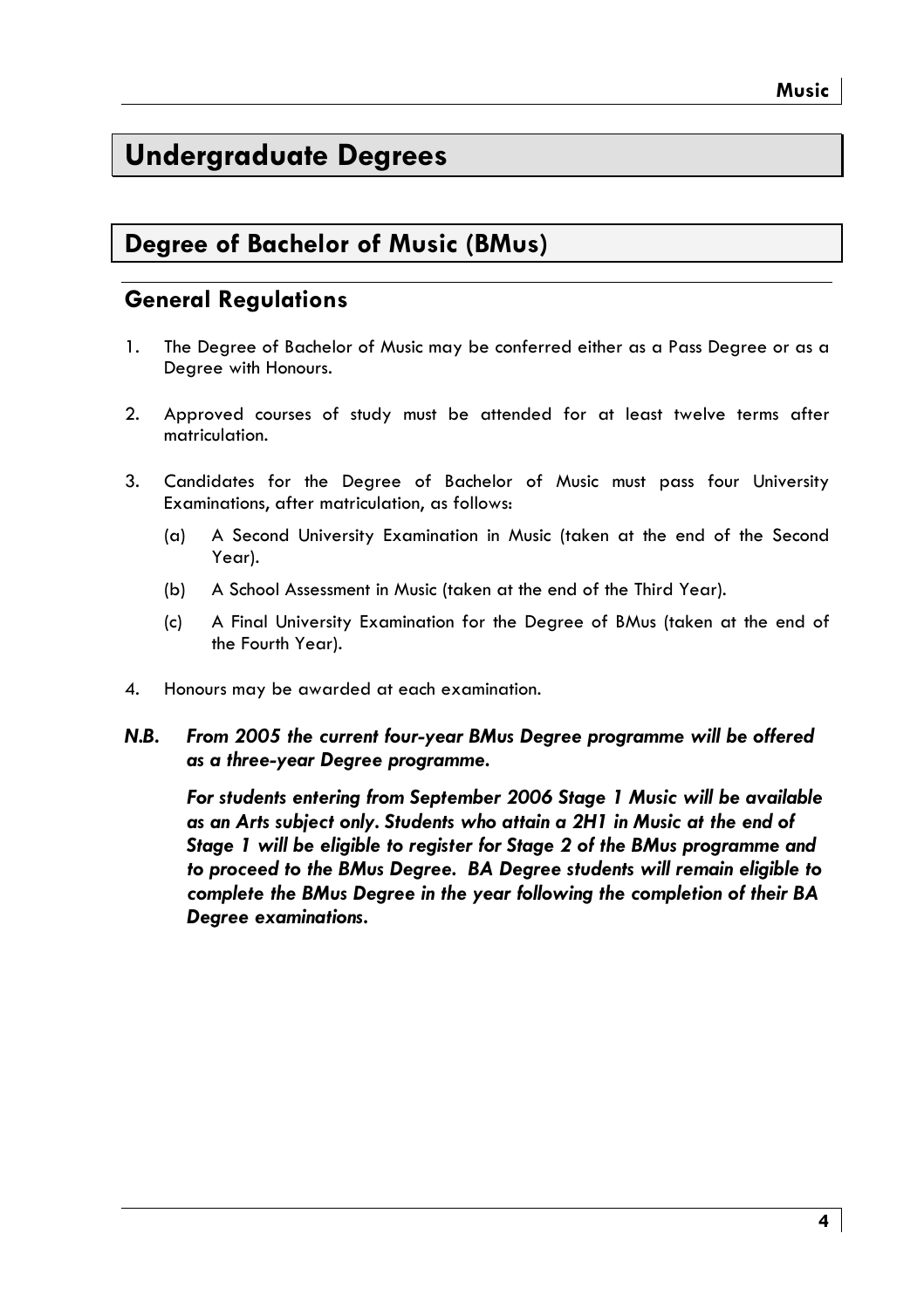## **Regulations for Second University Examination in Music**

Candidates for the Bachelor of Music Degree must pass a University examination at the end of the Second Year.

### **Second Year Course (MUS 2299)**

#### **Programme:**

|                 | Requirements are as for BA (Mode II) Second Year Music courses as follows: |
|-----------------|----------------------------------------------------------------------------|
| <b>MUS 2201</b> | Harmony                                                                    |
| <b>MUS 2202</b> | <b>Tonal Counterpoint</b>                                                  |
| <b>MUS 2203</b> | <b>Computer Music Notation and Editing</b>                                 |
| <b>MUS 2204</b> | Music History                                                              |
| <b>MUS 2205</b> | Irish Music                                                                |
| MUS 2215        | Music Option, Keyboard tests and special assignments                       |

#### *(See under BA Second Year for course descriptions)*

In addition, BMus students are required to take the following:

- (i) Second Music students take *two* semesters in Modal Counterpoint (MUS 2207)
- (ii) Additional courses for Second Year Music
	- (a) Prescribed Works in Nineteenth-Century Music (MUS 2208)
	- (b) Introduction to Formal Analysis (MUS 2209)
- (iii) All Second Year Music students are required to attend the seminars in Musicology and Composition (two semesters) (MUS 2210).
- (iv) A research essay in Musicology on an agreed subject (MUS 2211).

All students are required to take a test in practical musicianship including keyboard performance of figured bass, improvisation on a given theme and harmonisation of a melody (MUS 2214).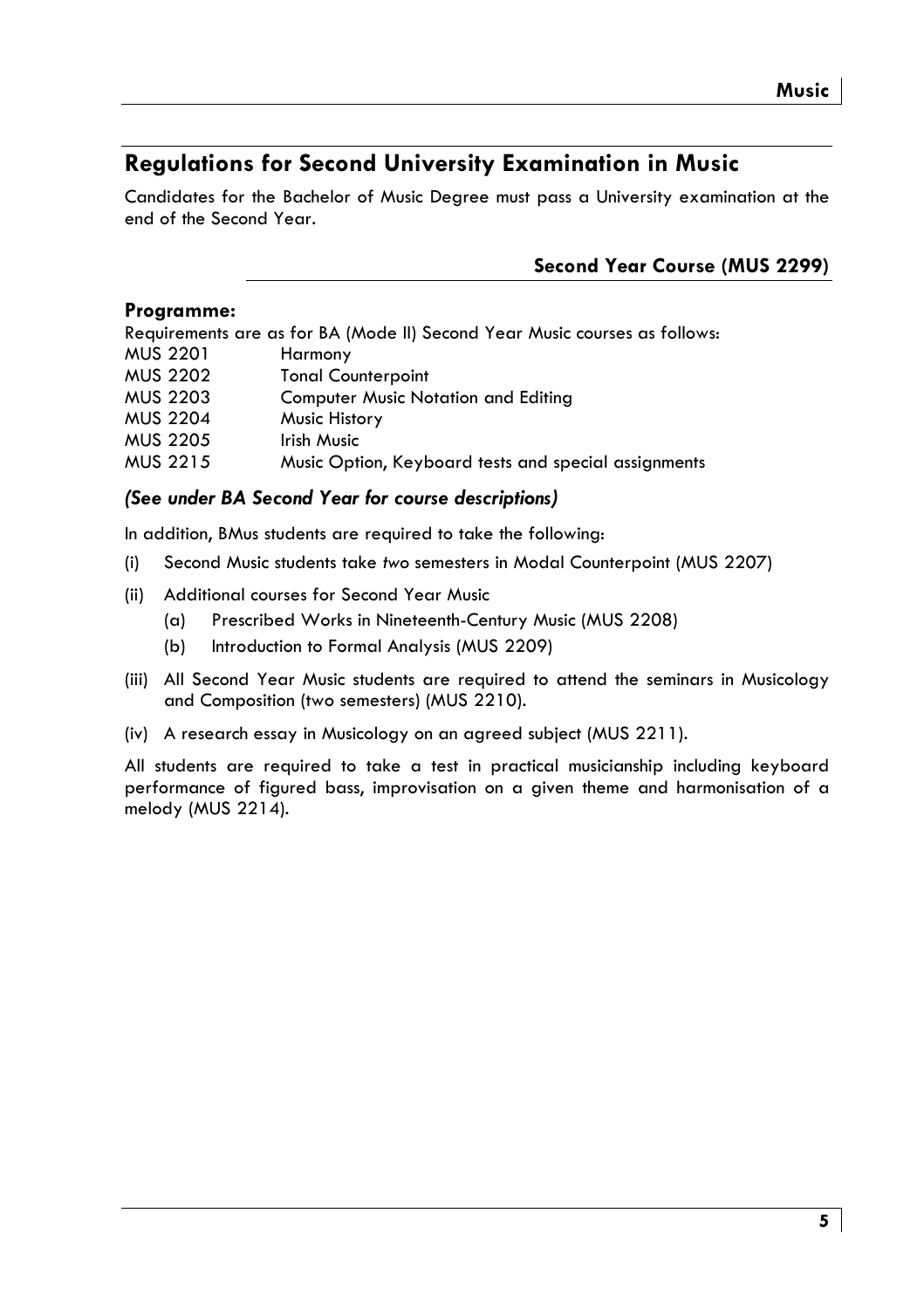## **Regulations for Third Year School Assessment in Music**

Candidates for the Bachelor of Music Degree must pass a School Assessment at the end of Third Year.

- Students who select an option in Performance in Third Year of the BMus Degree must present an option in Musicology in the Final Year of the BMus Degree.
- The courses detailed hereafter are examined either through continuous assessment (including formal submission of assignments) or through a combination of continuous assessment and Final Year examination.
- Students must take one history course before 1750 and one after that period.

### **Third Year Course (MUS 3200)**

 $H = H$ alf Course;  $Y = Y$ ear Course

| <b>MUS 3201</b> | Choir/Baroque Orchestra (H) |
|-----------------|-----------------------------|
|-----------------|-----------------------------|

- MUS 3204 Modal Counterpoint (H)
- MUS 3206 Orchestration (H)
- MUS 3207 Electro-Acoustic Music (H)
- MUS 3208 Early Music History I (Medieval and Renaissance) (H)
- MUS 3209 Early Music History II (Baroque) (H)
- MUS 3210 Studies in Ethnomusicology I (H)
- MUS 3211 Studies in Ethnomusicology II (H)
- MUS 3214 Music since 1950: The Avant-Garde (H)
- MUS 3215 Studies in Nineteenth- and Twentieth-Century Music (1820-1914) (H)<br>MUS 3218 Seminar in Composition (H)
- Seminar in Composition (H)
- MUS 3219 Seminar in Musicology (H)
- MUS 3220 Early Music Notation (H)
- MUS 3221 Performance/Musicology Option (H)
- MUS 3222 Studies in Nineteenth-Century Opera (H)
- MUS 3223 Techniques of Music Analysis (H)

#### **Additional Courses for Third Year BMus Students:**

- 1. All Third Year BMus students are required to attend MUS 3219 and MUS 3218; they may elect to take this for credit if they wish (i.e. to complete assignments) or to audit them.
- 2. All Third Year BMus students must take eight half-year courses, one of which must be a history course before 1750.
- 3. All BMus students must take one ethnomusicology course in either Third or Fourth Year.
- 4. Additional courses may be offered. Details are available from the School of Music.
- 5. Third Year BMus students are required to participate in the Choir or Baroque Orchestra.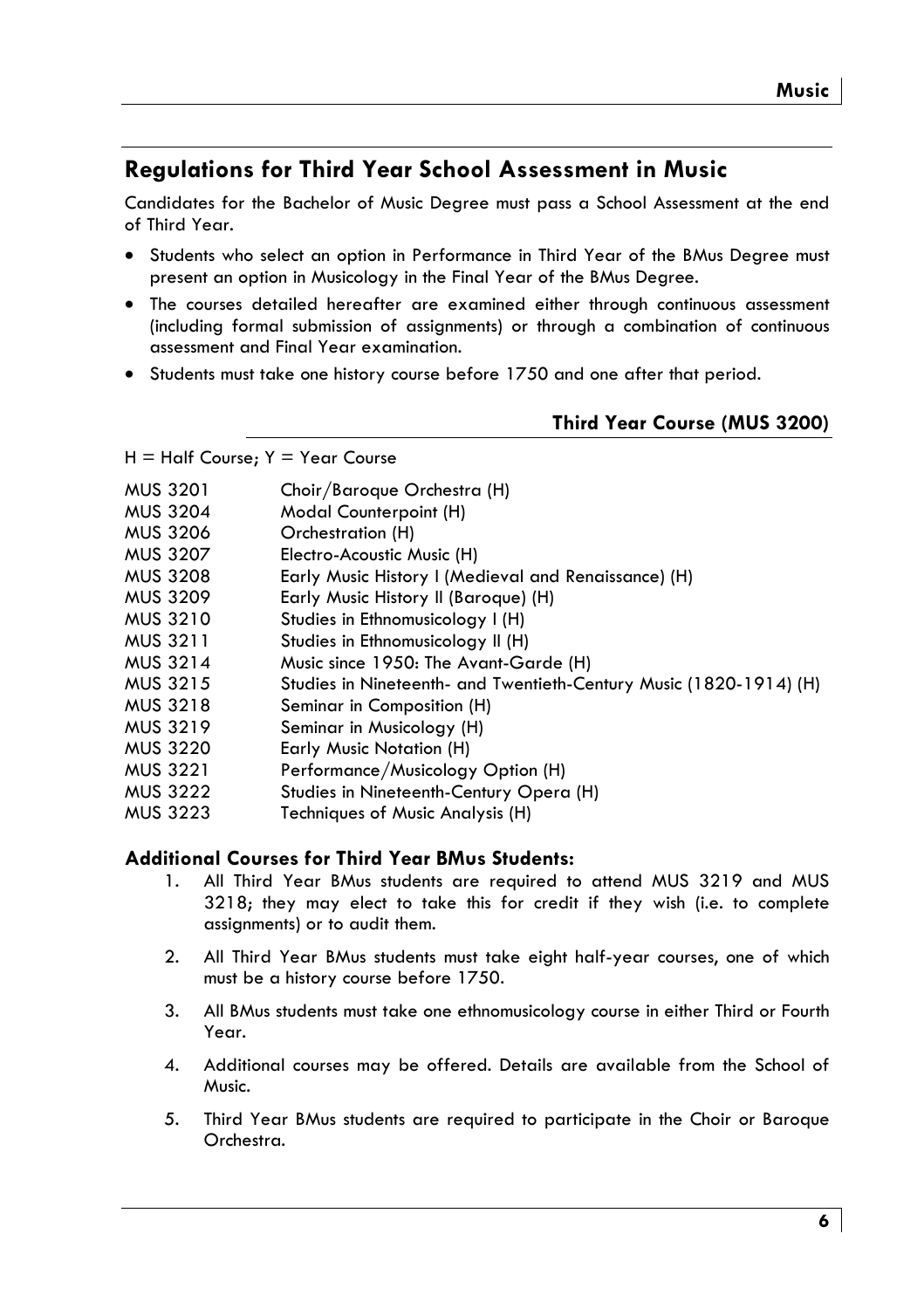## **Regulations for Final University Examination for the Degree of BMus**

The courses detailed hereafter are examined either through continuous assessment (including formal submission of assignments) or through a combination of continuous assessment and Final Year examination.

#### **Fourth Year Course (MUS 4200)**

Students who select an option in Performance in Third Year of the BMus Degree must present an option in Musicology in the Final Year of the BMus Degree.

 $H = H$ alf Course;  $Y = Y$ ear Course

| <b>MUS 4201</b> | Choir/Baroque Orchestra* (H)                                       |
|-----------------|--------------------------------------------------------------------|
| <b>MUS 4205</b> | Early Music History I (Medieval and Renaissance) (H)               |
| <b>MUS 4206</b> | Early Music History II (Baroque) (H)                               |
| <b>MUS 4207</b> | Studies in Ethnomusicology I (H)                                   |
| <b>MUS 4208</b> | Studies in Ethnomusicology II (H)                                  |
| <b>MUS 4209</b> | Orchestration (H)                                                  |
| <b>MUS 4210</b> | Seminar in Musicology** (H)                                        |
| <b>MUS 4211</b> | Music since 1950: The Avant-Garde (H)                              |
| <b>MUS 4212</b> | Electro-Acoustic Music*** (H)                                      |
| <b>MUS 4214</b> | Studies in Nineteenth- and Twentieth-Century Music (1820-1914) (H) |
| MUS 4216        | Seminar in Composition** (H)                                       |
| <b>MUS 4218</b> | High Renaissance Polyphony (H)                                     |
| <b>MUS 4221</b> | Performance/Musicology Option (H)                                  |
| <b>MUS 4222</b> | Studies in Nineteenth-Century Opera (H)                            |
| <b>MUS 4223</b> | Techniques of Music Analysis (H)                                   |

#### *Notes:*

Students are required to take MUS 4221 in addition to eight half-year courses. Students who have not taken an ethnomusicology course in their Third Year must do so in the Final Year of the Degree. All students are required to take at least one history course before 1750.

<sup>\*</sup>Entry to MUS 4201 is limited. While all students are encouraged to participate in Choir and/or Orchestra, this is not obligatory beyond the first three years of the Degree. Students who elect to take MUS 4201 (and are so admitted) as a *formal* course will be required to fulfil a requirement beyond mere participation (e.g. as a section leader, choral accompanist, orchestra manager etc.) \*\*<br>Attendance at these seminars is mandatory. They may be taken for credit.

<sup>\*\*\*</sup>Entry to MUS 4212 is limited. Students should consult in the first instance with the Head of School.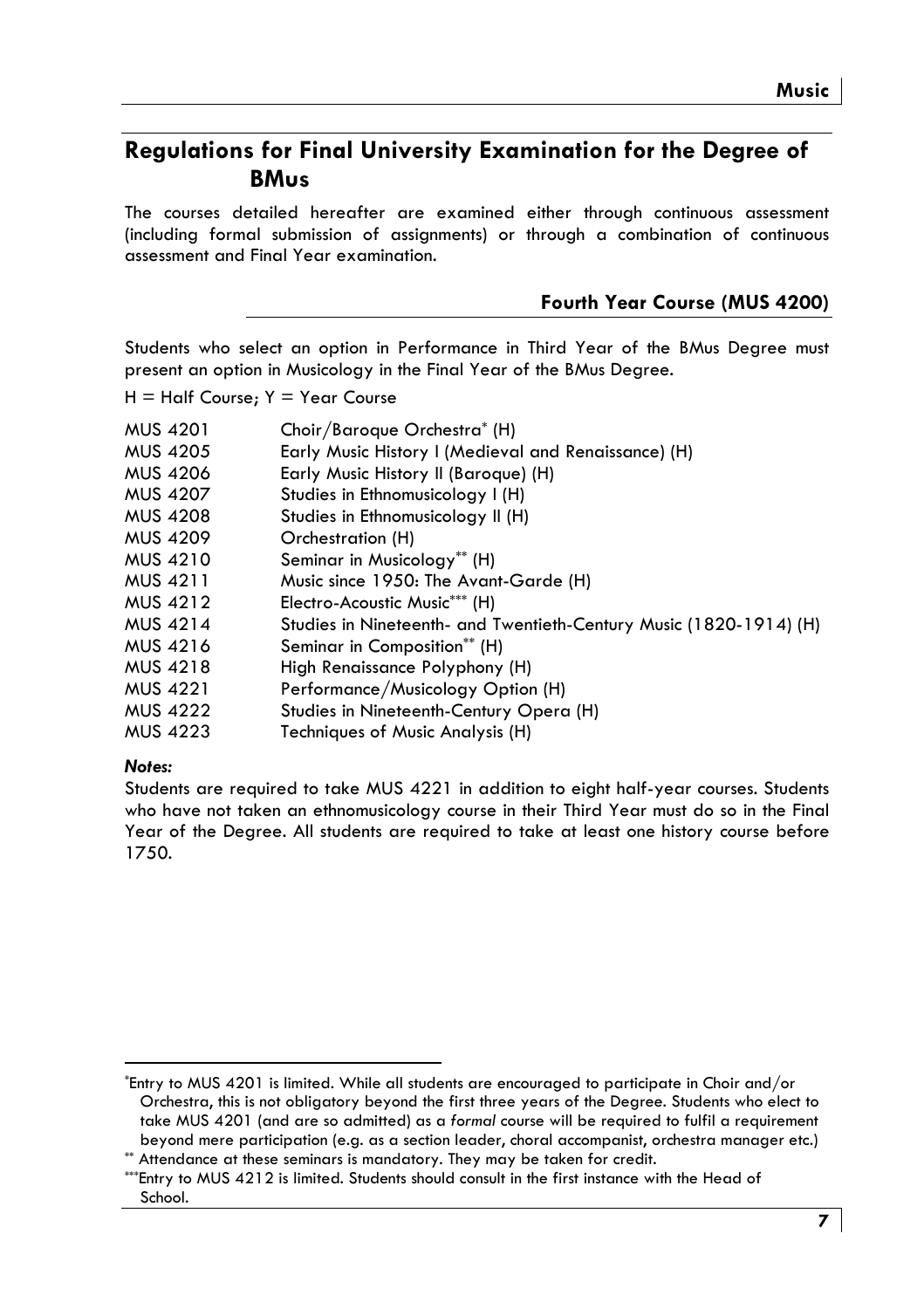## **Degree of Bachelor of Arts (Honours) in Music (BA)**

For the BA Degree (Honours), Music may be taken with one of the following subjects: Arabic, Archaeology, Economics, English, French, Geography, German, Greek and Roman Civilization, History of Art, Information Studies, Irish, Early Irish, Italian, Linguistics, Mathematical Studies, Politics, Philosophy, Sociology and Spanish.

For the First Arts course, Music must be taken with two subjects from permissible sections. For details and regulations regarding courses and examinations, see the Arts Undergraduate Studies booklet.

Students who attain a First or Second Class Honours at the BA Degree (Honours) Examination in Music may proceed to a BMus Degree in the Fourth Year. Students who fail to attain Second Class Honours in Music may apply to take the BMus Qualifying Examination not less than one year after having sat the BA Degree Examination. The BMus Qualifying Examination is identical in standard and course work to the BA Degree in any given year, and students must attain an Upper Second Class Honours standard in this examination in order to qualify for admission to the Fourth Year of the BMus Degree.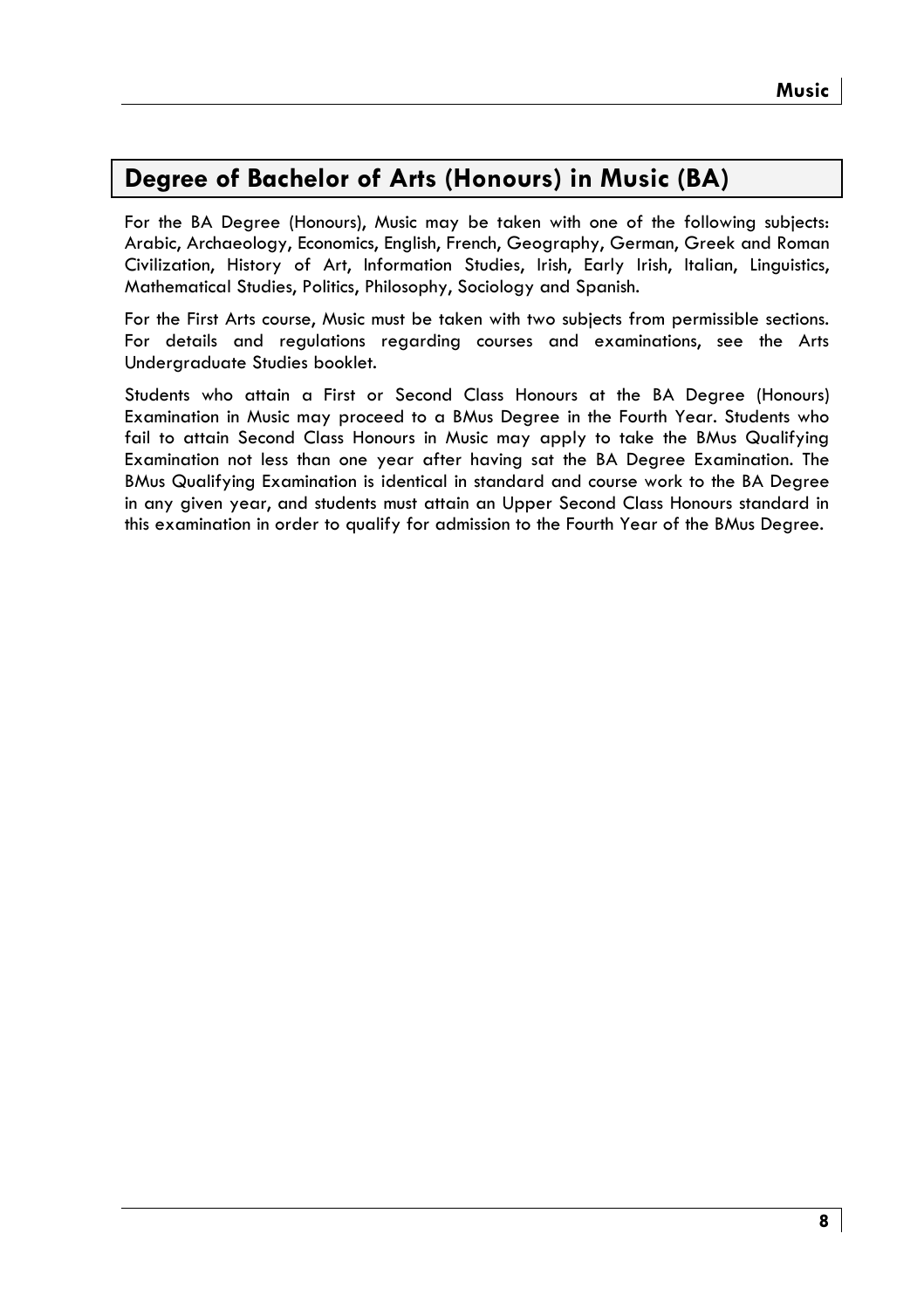## **First Year Arts**

From September 2005 all first year courses are modularised. Further information is available at www.ucd.ie/horizons.

## **Second Year Arts (MUS 2000)**

#### **Harmony MUS 2001 and Counterpoint MUS 2002**

*(a) The Development of Tonal Harmony and Counterpoint, c. 1780-1900.* 

A survey of technical resources and procedures in European music which explores the tonal tradition by means of compositional and analytic demonstrations and assignments. Diatonic and chromatic harmony, modulatory techniques and the harmonic vocabulary of later classical and romantic music. The course also includes aspects of keyboard harmony as these apply to the same period and elements of score-reading and instrumentation.

*(b) Introduction to Twentieth-Century Tonal Harmony.* 

The evaluation of degrees of dissonance and its control. Methods of establishing tonal centres without a key structure. Exploration of selected twentieth century composers' approaches to tonal harmony.

#### *(c) Modal Counterpoint (one semester).*

The study of sixteenth-century modal counterpoint will include free counterpoint, the stylistic features of Italian, French and English polyphony, both sacred and secular, and an introduction to the problems of editing and interpreting sixteenth-century vocal scores. Students will be required to submit compositional assignments in counterpoint and analyses of selected polyphonic compositions.

*(d) Tonal Counterpoint (one semester).* 

The study of eighteenth-century vocal and instrumental forms including keyboard style.

#### **Computer Music Notation and Editing MUS 2003**

Introduction to basic computer techniques. Assigning and altering the basic elements of a musical score by computer. A study of the various methods of note entry and note grouping. Merging and unmerging of staves. Transposition, text placement and page layout. Extracting parts from a score. The transfer of music to a graphics programme. Editing according to specific criteria.

#### **Music History MUS 2004**

A general survey of Classical, Romantic and Twentieth-century music. The development of musical style as an outgrowth of extra-musical ideas. Fundamental concepts in the history of music (including analysis). Students will be required to submit historical and analytical assignments based on this course.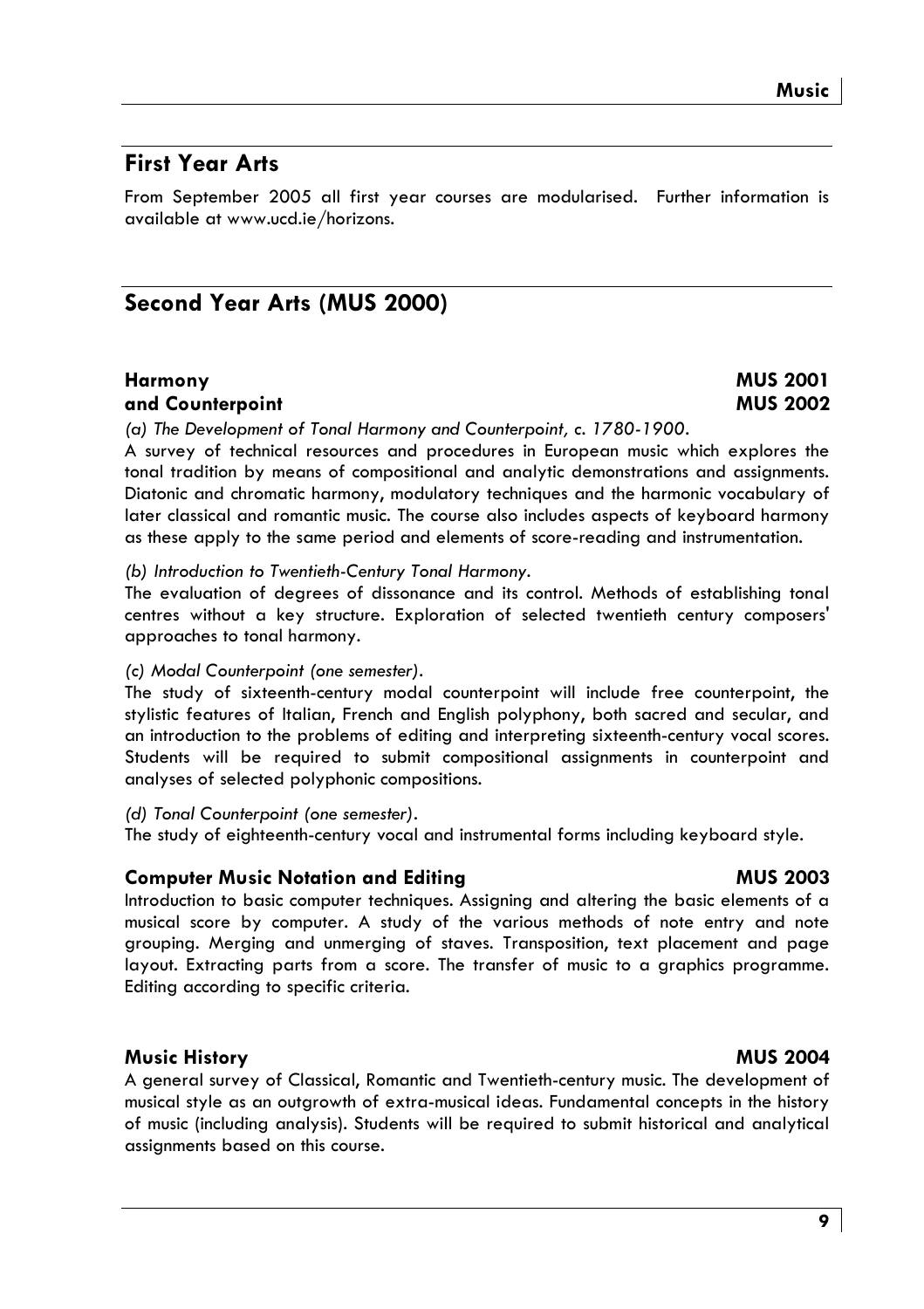#### **Irish Music MUS 2005**

The history and practice of Irish traditional music. The fundamentals of traditional singing. Basic methods of analysis and cataloguing. A study of the printed sources with special reference to the principal melodic types. A section of this course may be devoted to Ethnomusicology.

## Musicology Option **MUS** 2007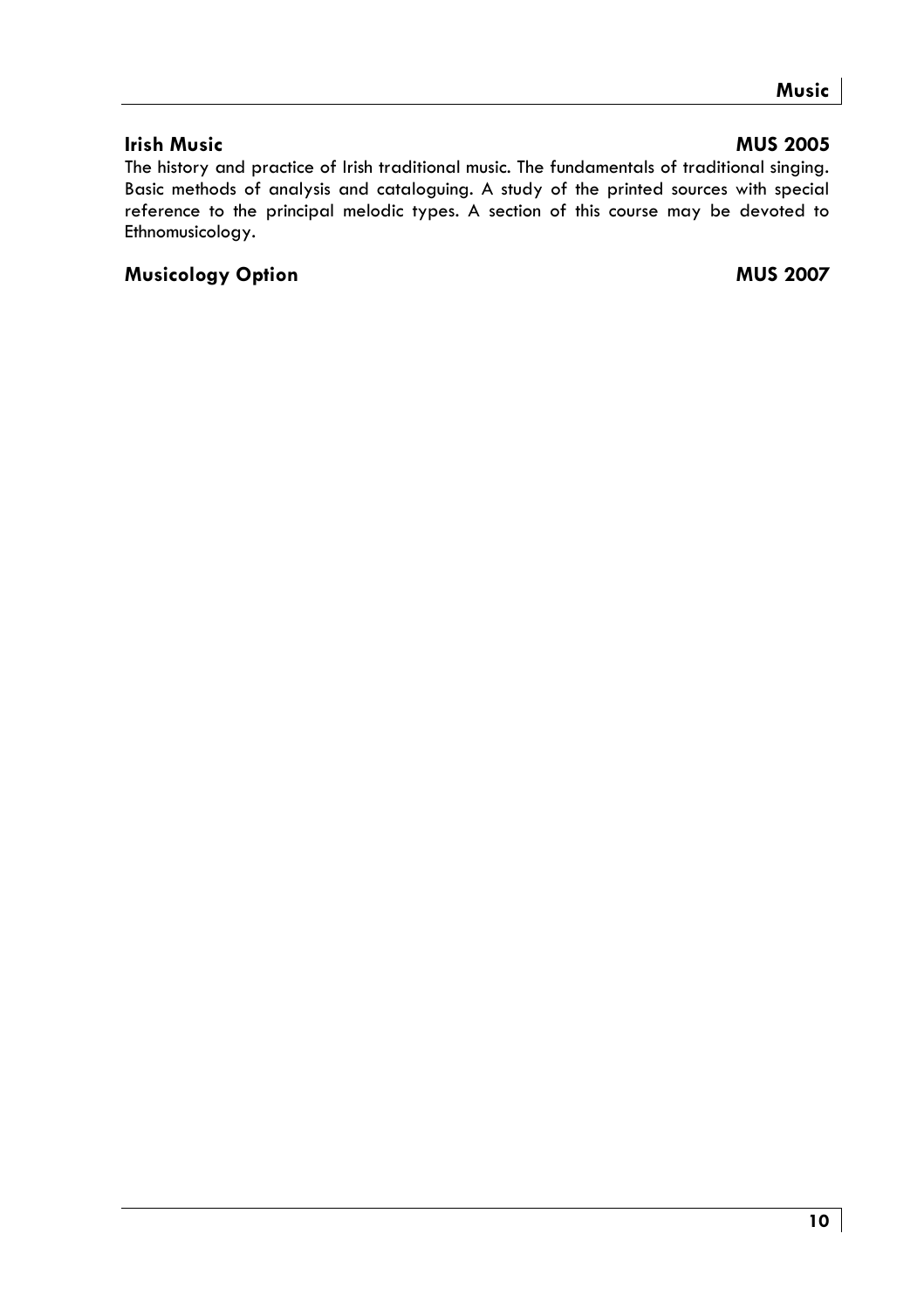## **Final Year Arts (MUS 3000)**

The courses detailed hereafter are examined either through continuous assessment (including formal submission of assignments) or through a combination of continuous assessment and Final Year examination.

 $H = H$ alf Course;  $Y = Y$ ear Course

| <b>MUS 3001</b> | Choir/Baroque Orchestra* (H)                                       |
|-----------------|--------------------------------------------------------------------|
| <b>MUS 3004</b> | Modal Counterpoint (H)                                             |
| <b>MUS 3006</b> | Orchestration (H)                                                  |
| <b>MUS 3007</b> | Electro-Acoustic Music** (H)                                       |
| <b>MUS 3008</b> | Early Music History I (Medieval and Renaissance) (H)               |
| <b>MUS 3009</b> | Early Music History II (Baroque) (H)                               |
| <b>MUS 3010</b> | Studies in Ethnomusicology I (H)                                   |
| MUS 3011        | Studies in Ethnomusicology II (H)                                  |
| <b>MUS 3014</b> | Music since 1950: The Avant-Garde (H)                              |
| MUS 3015        | Studies in Nineteenth- and Twentieth-Century Music (1820-1914) (H) |
| <b>MUS 3017</b> | Seminar in Composition (H)                                         |
| <b>MUS 3018</b> | Seminar to Musicology (H)                                          |
| <b>MUS 3019</b> | Early Music Notation (H)                                           |
| <b>MUS 3021</b> | Performance/Musicology Option (H)                                  |
| <b>MUS 3022</b> | Studies in Nineteenth-Century Opera (H)                            |
| <b>MUS 3023</b> | Techniques of Music Analysis (H)                                   |
|                 |                                                                    |

#### *Notes:*

Students are required to take MUS 3021 in addition to six half-year courses. Students *must* select at least one history course and one techniques course. The School reserves the right to alter or delete courses if the need should arise.

<sup>\*</sup> Entry to course MUS 3001 *as an academic requirement* is limited. While all students are encouraged to participate in Choir/Orchestra, this is not obligatory beyond the first two years of the BA Degree. Students admitted to MUS 3001 as a formal course will be required to undertake responsibilities beyond mere participation as choral or orchestral player (see course descriptions for further details).

Entry to MUS 3007 is also limited. Students should apply in the first instance to Professor White.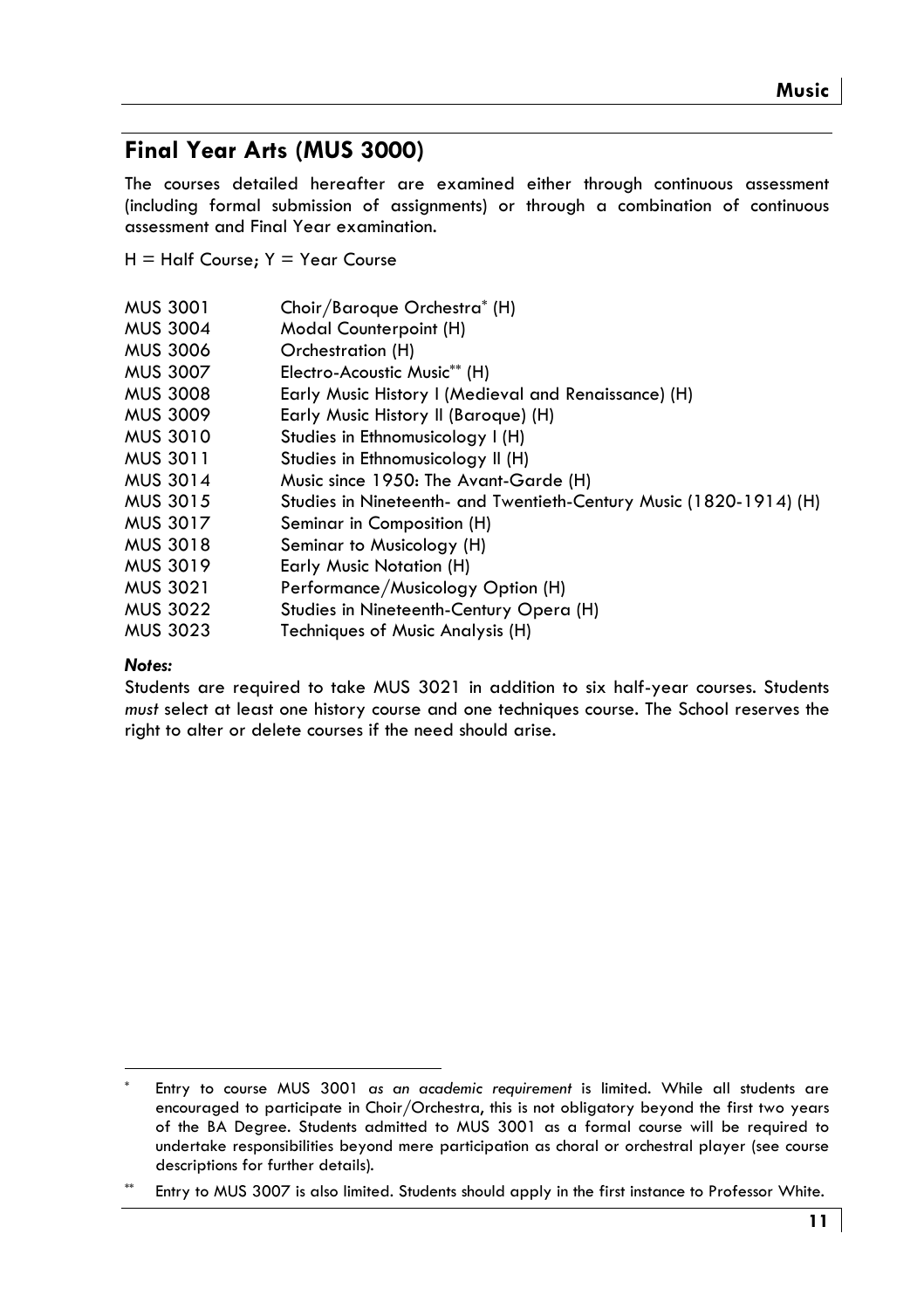**Postgraduate Degrees** 

**Degree of Master of Literature (MLitt)** 

**Degree of Master in Musicology (MMus)**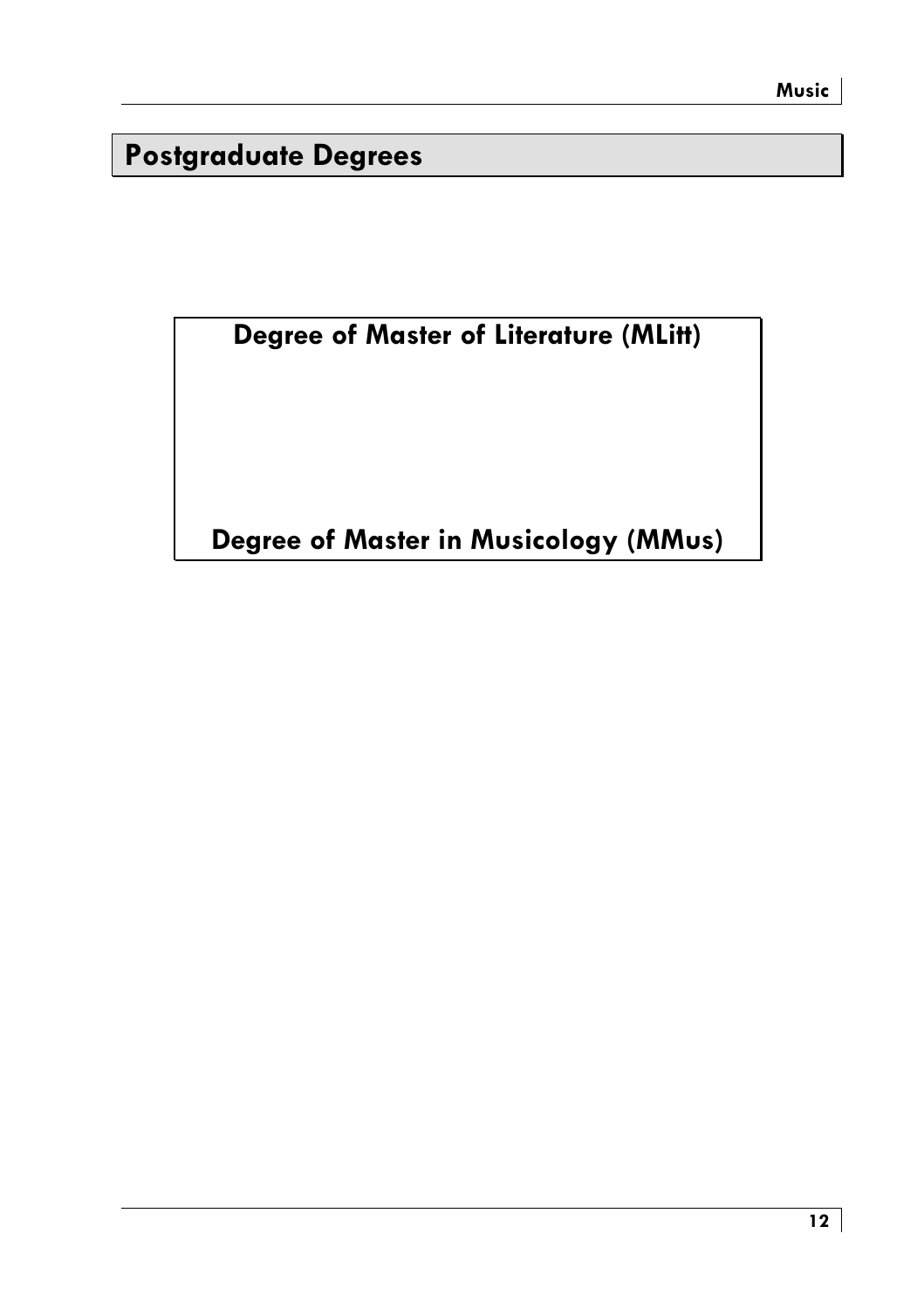## **Degree of Master of Literature (MLitt) Degree of Master of Arts (MA)**

## **MLitt Degree in Music**

#### **(Programme Code: ARMRF0064)**

For conditions governing the award of this Degree, candidates should consult the *College of Arts and Celtic Studies Postgraduate* booklet.

Candidates for the MLitt Degree must present a thesis in Musicology or Ethnomusicology **or** a portfolio of original compositions with critical commentary.